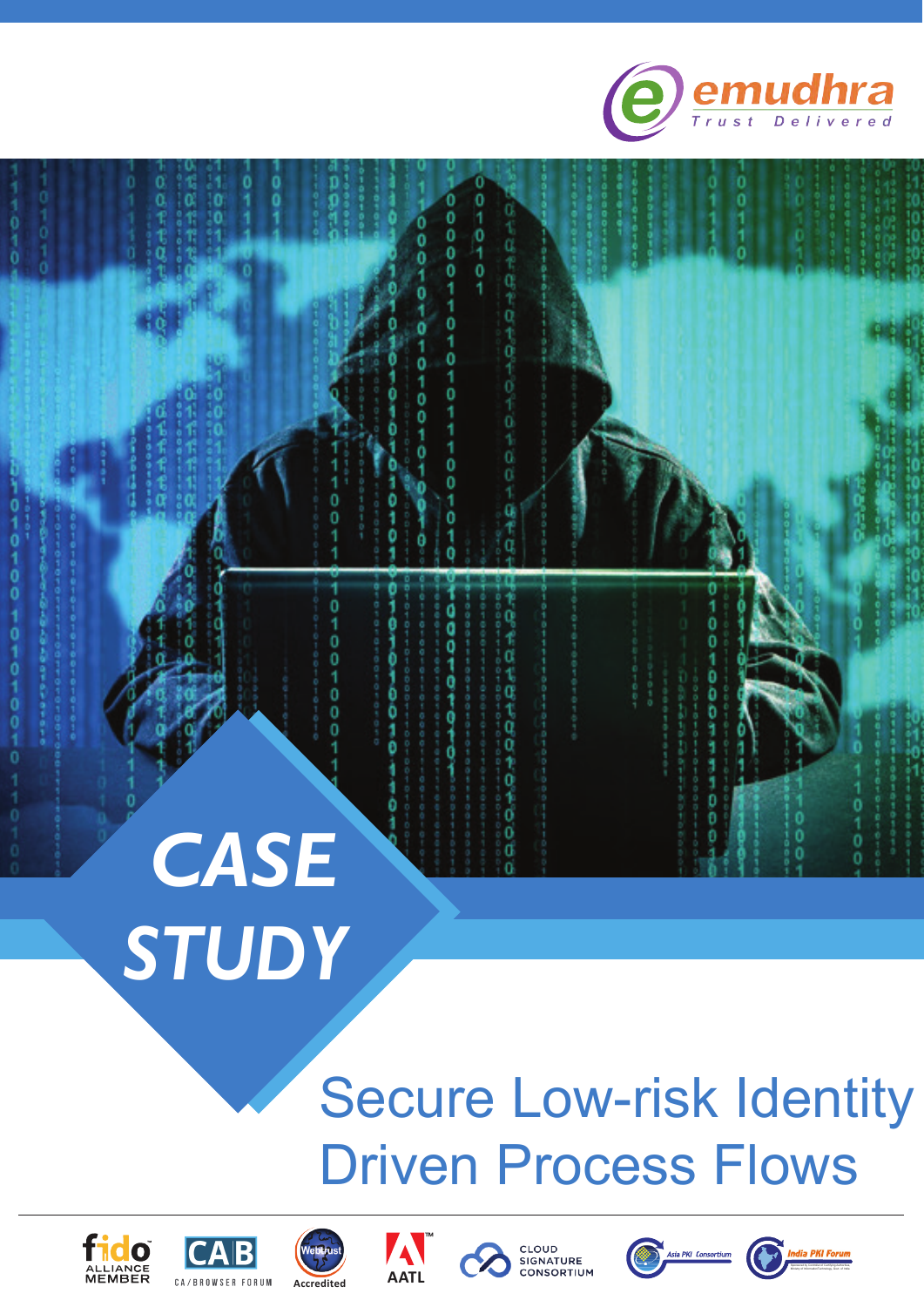

## Secure Low-risk Identity Driven Process Flows

eMudhra helps prominent BPM organizations to protect sensitive personal data while easing workflow processes

#### **Industry**

Business Process Management

#### **Security is Compliance**

As society progresses towards a digital age, the protection of sensitive data communicated across an organization from the inception of the data point to the point of completion in a workflow (and even subsequent storage) has become very important.

NIST SP800-171, regulations around protecting Controlled Unclassified Information is an important compliance criterion that many organizations processing KYC data are often measured against. Security that utilizes cryptographic elements in the authentication of users, integrity of communication and storage of data are critical also elements to ensuring security compliance.

#### **Business Need**

Given the tremendous financial and convenience gained from digitizing processes, BPM companies have an impending need to secure business workflows, approvals, signatures, storage and retrieval of customers data.



#### **Business Context**

Digitization lies in addressing dependencies in paper-driven processes and countering them efficiently with structured paperless workflows through automation. Conceptually, it sounds great but practically, its achievable today.

However, history and statistics have identified many flaws in the methodologies used in achieving the end result. 13.4 billion records have been stolen since 2013, of which 9.8 billion records have been breached in the US. Yet, only 4% of breaches were "secure breaches" and the stolen data was rendered useless. Of these, approximately 64% of breaches were focused at personal identity. (Breach Level Index).

BPM organizations often process innumerable personal identity and KYC documents (such as driver's license, etc.) that include sensitive details concerning credit card processing, account opening processing, etc. Needless to say, the risk is extravagant with liabilities that are not just financial. So, it's necessary to protect the data.

However, at eMudhra, we believe that technology should be employed to enable greater levels of efficiency while maintaining the highest standards of data security at every step of the way.

Our solution stack enables BPM organizations to effectively manage the following:

• Strong authentication of users who access our workflow system

• A robust workflow system with encrypted storage that enables confidential communication using cryptographic keys

• A legally compliant eSignature module falling within the boundaries of the eSign Act, HIPAA compliance criteria, and more

• A smart OCR module that can extract data in bulk and store the same in multiple formats

Now, you can be one step closer to achieving NIST SP800-171 compliance (The latest NIST standard around protection of CUI)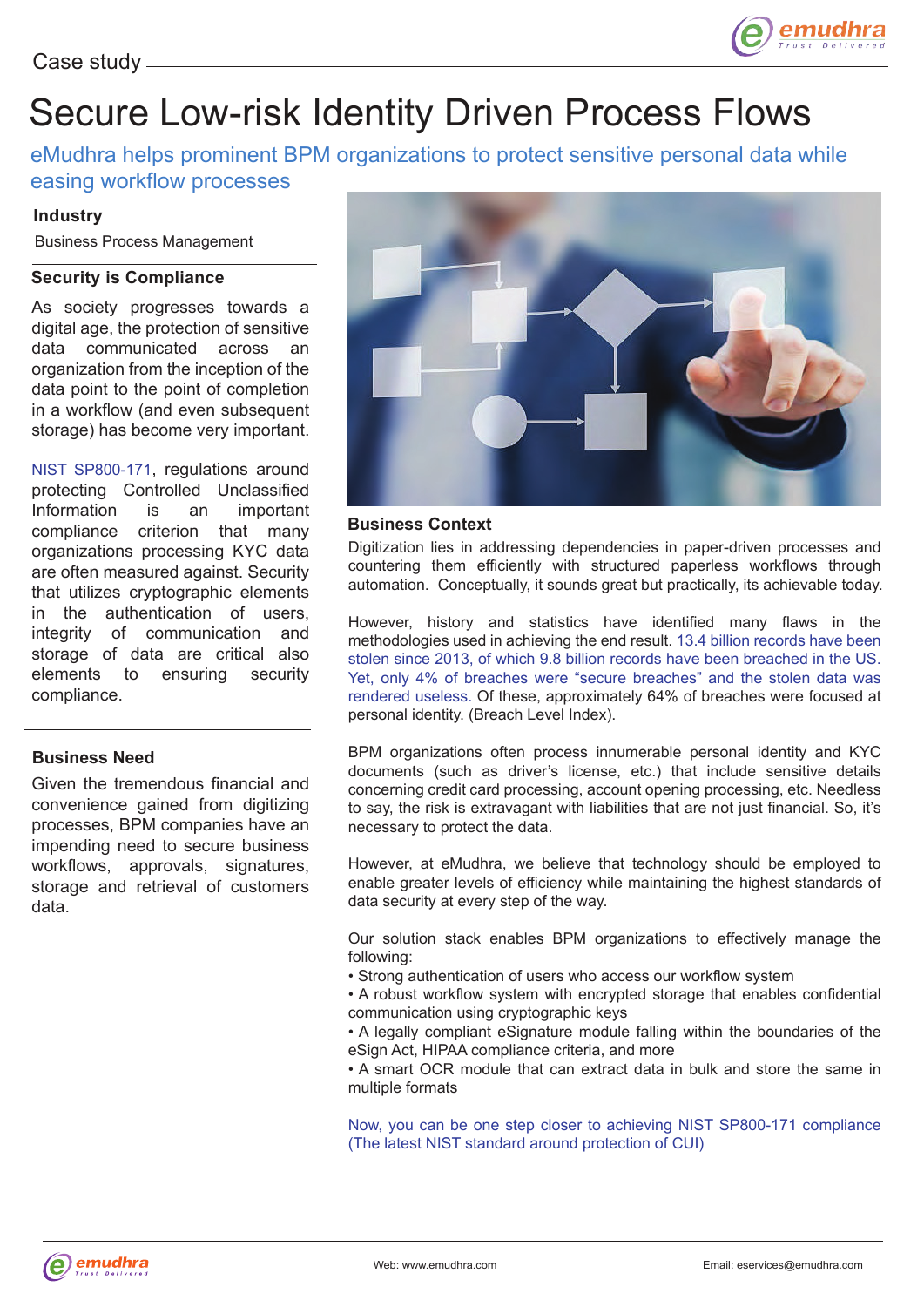

#### **Cryptography at its core**

– The solution offers tremendous benefits in a single package:

Cost savings from paperless transformation

• Compliance with specific NIST standards around CUI data protection • Operational efficiency and quicker

TAT

• Some components can empower Robotic Process Automation efficiency

• Highest standards of security around processing 3rd party sensitive data

• All-in-one package can reduce technology maintenance costs



#### **Solution**

The solution utilizes eMudhra's emSigner extended framework to obtain KYC and other documents in PDF format. The data in these documents can be extracted using emSigner OCR technology, which allows for extraction, easy categorization, and storage of data in multiple formats.

Once the PDF file(s) is in the system, the workflow engine can be used to configure robust internal/external workflows where the users can approve, invisibly sign, or legally sign documents in sequential or parallel order.

The documents from completed workflows are stored in encrypted form and can be configured to trigger auto-events. The entire process is secured in terms of access and encryption using cryptographic keys.

#### **Components**

**emSigner** - Secure eSignature & workflow management application that can sign, encrypt, and decrypt PDF files in addition to workflow features

**emSigner OCR** - Smart OCR technology capable of extracting, indexing, and storing data values in multiple formats

#### **Hardware Security Module -**

FIPS 140-2 level 3 certified physical computing device that safe- guards and manages digital keys for strong authentication and provides crypto processing

#### **emAS – Multifactor Authentication Engine**

**15 Factors** – emAS supports 15 factors of authentication from OTP to Adaptive ensuring adequate access control and accountability

**LDAP/AD** – Integration with LDAP/AD for easy enrollment and provisioning of users

**PKI Authentication** – emAS supports PKI authentication which comes in handy in ensuring cryptographic security

eMudhra is a global organization focused on Secure Digital Transformation through effective identity and digital transaction management of documents and identity dependent records of any nature. As an executive member of the Cloud Signature Consortium, a webtrust compliant organization, and chairperson of the Asia PKI Consortium, eMudhra strives to be at the forefront of progress around secure identity management and paperless transformation.

eMudhra focuses its innovation around solutions that help organizations transform digitally in an effective manner, without compromising on security and compliance criteria that are critical in today's data-driven world. Broadly, the solution stack focuses on Identity management, Cryptography, eSignatures, and Big Data Analytics, which we believe are the four pillars to a successful digital transformation journey.

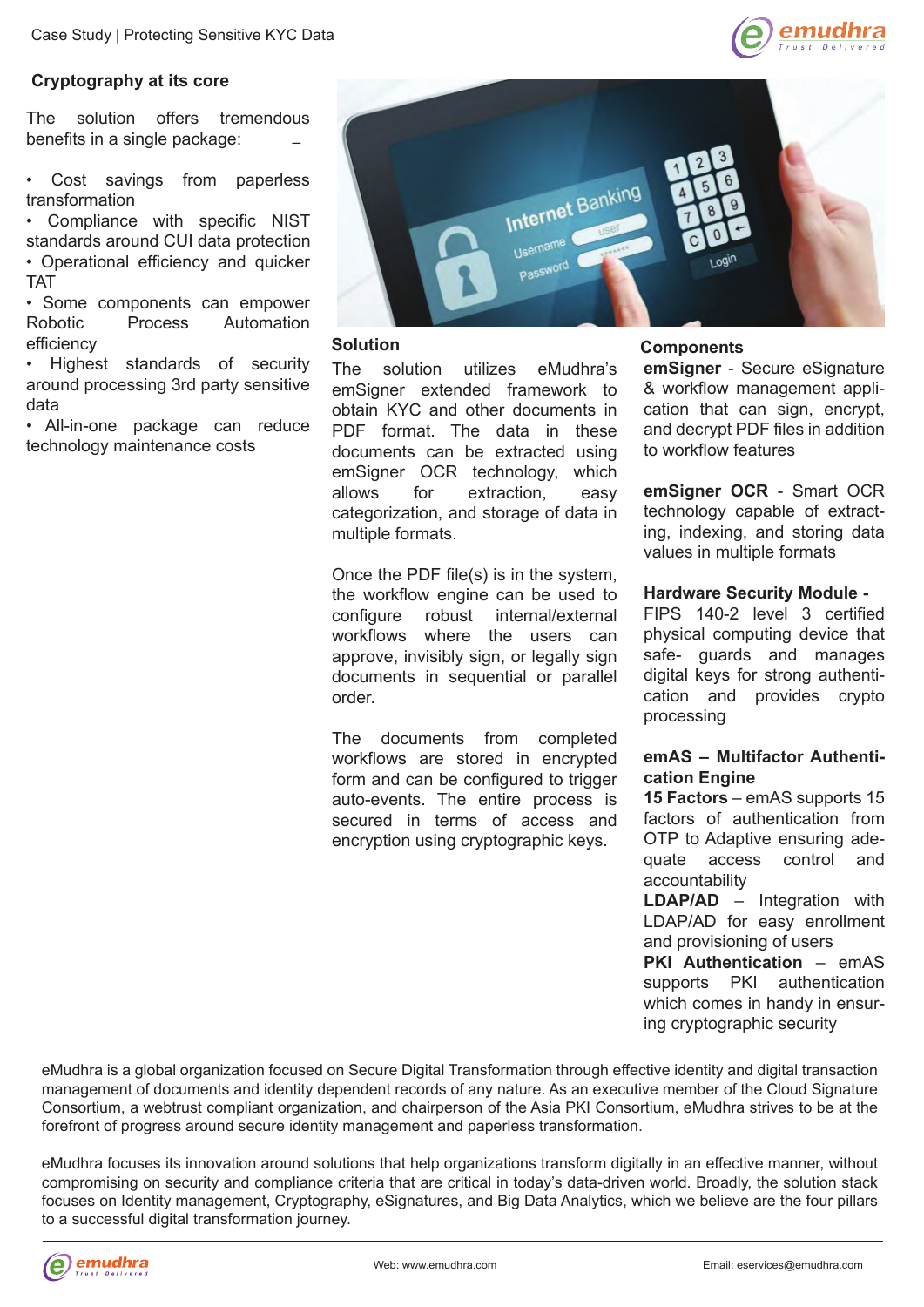

#### **HIGH LEVEL SOLUTION DIAGRAM**



**emudhra** (e)